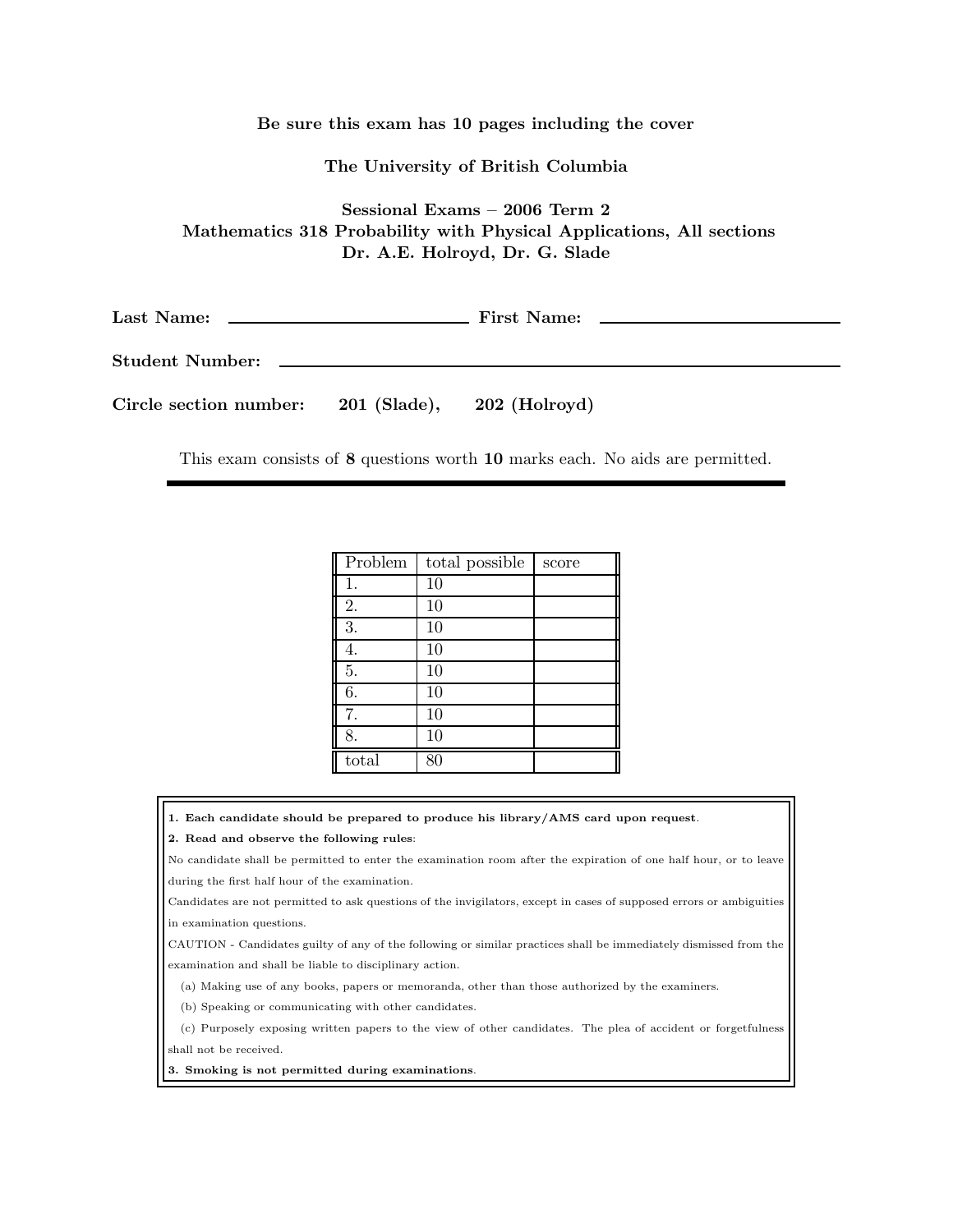Tables on last page.

- 1. A closet contains 10 different pairs of shoes (each pair consists of a left shoe and a right shoe, so there are 20 shoes in total). 6 shoes are chosen at random. Find (do NOT simplify) the probability that:
- (3 points) (a) 3 complete pairs are chosen;

(3 points) (b) exactly 1 complete pair is chosen;

(4 points) (c) at least one left shoe and at least one right shoe are chosen.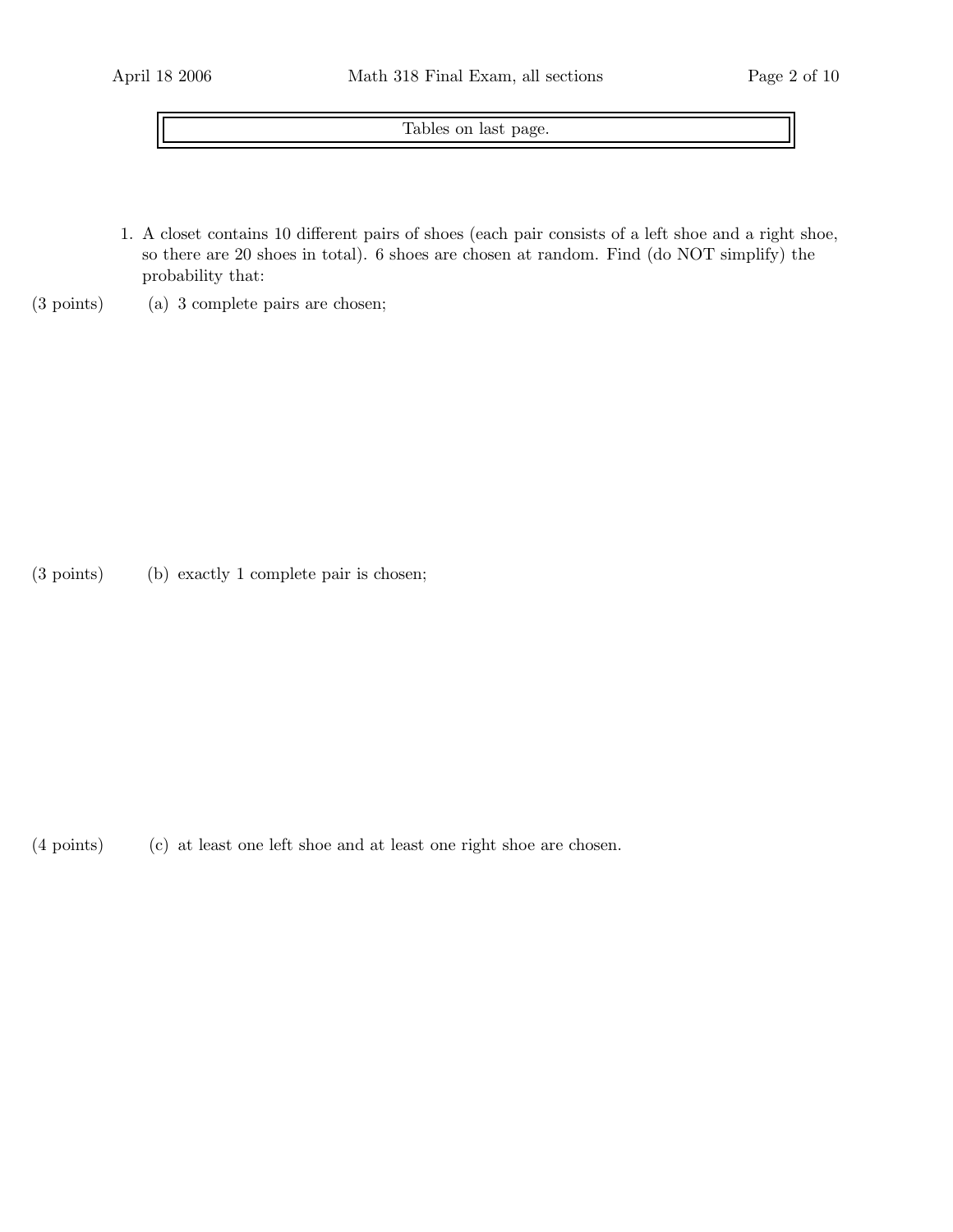2. A certain coin lands on its edge with probability 1/1000 each time it is tossed. Carefully explain your answers to the following. Give ACTUAL NUMERICAL ANSWERS, using (if necessary) the approximations  $\pi \approx 3.1$ ; ln  $2 \approx 0.69$ ;  $e^{-1} \approx 0.37$ .

(2 points) (a) What is the expected number of tosses until the first time the coin lands on its edge?

(2 points) (b) How many times must the coin be tossed so that the expected number of times it lands on its edge is 1?

(3 points) (c) How many times must the coin be tossed so that the probability it lands on its edge at least once is approximately 1/2?

(3 points) (d) How many times must the coin be tossed so that the probability it lands on its edge at least 1000 times is approximately 1/2?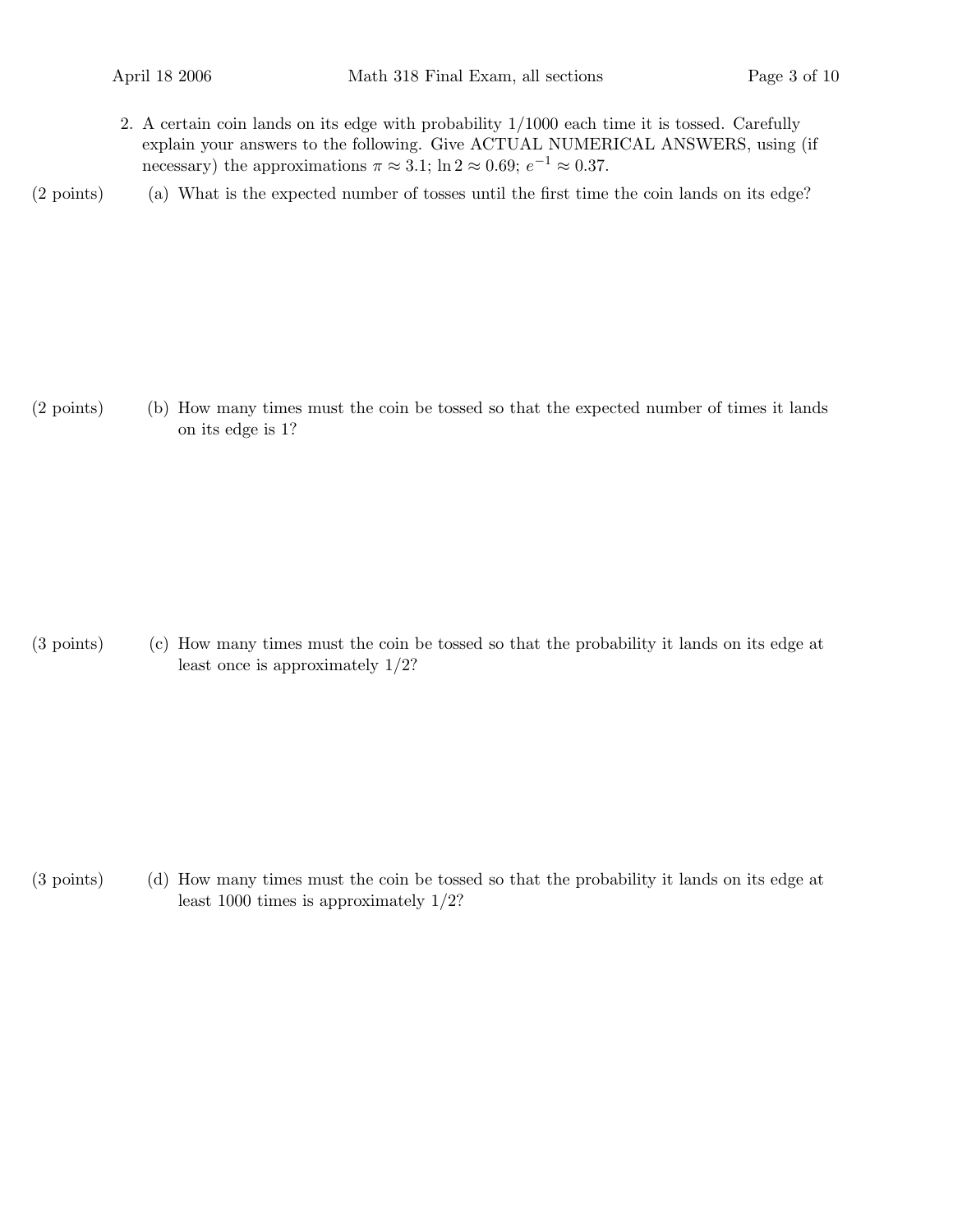3. Let  $X_1, X_2, \ldots$  be i.i.d. continuous random variables with probability density function

$$
f(y) = \begin{cases} cy^{-4} & \text{if } |y| \ge 1\\ 0 & \text{otherwise,} \end{cases}
$$

where c is a constant. Let  $S_0 = 0$  and let  $S_n = X_1 + \cdots + X_n$  for  $n \ge 1$ . Then  $S_n$  denotes the position, after n steps, of a random walk performed on the real line (not just the integers), with steps  $X_i$ .

 $(2 \text{ points})$  (a) Determine the value of the constant c.

(2 points) (b) Determine the variance of a single step  $X_i$ .

(6 points) (c) Calculate the approximate probability that the walker is at least distance 60 from the origin after 300 steps, i.e., find  $P(|S_{300}| \ge 60)$ .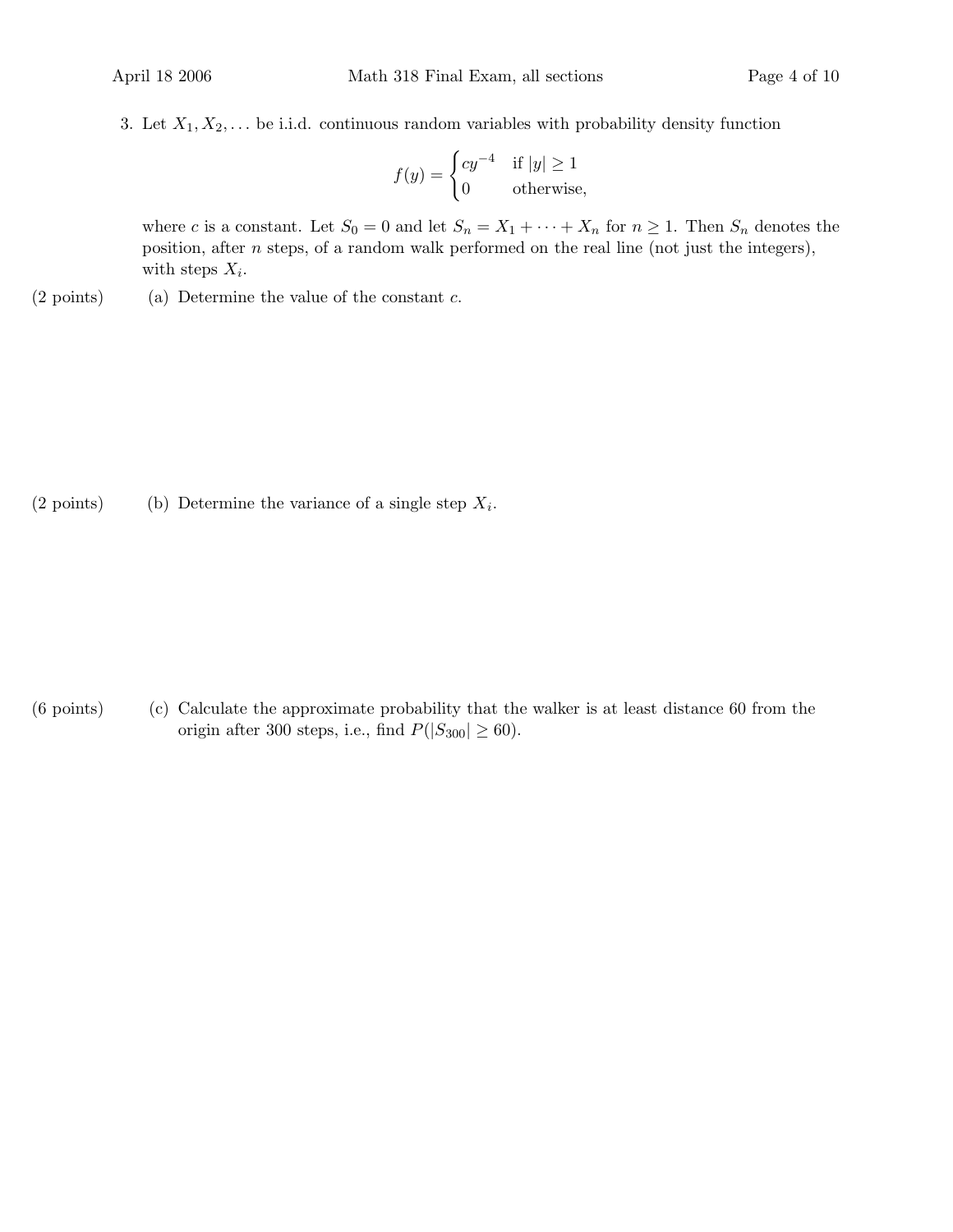- 4. Pizza orders for meat and vegetarian pizzas arrive according to independent Poisson processes with rates  $\mu$  and  $\nu$ , respectively. Let  $M_s$  denote the number of meat orders, and  $V_s$  the number of vegetarian orders, received in the time interval [0, s]. Let  $X_s = M_s + V_s$  denote the total number of orders received during  $[0, s]$ .
- (2 points) (a) Write down the characteristic functions of  $M_s$  and  $V_s$ .

(2 points) (b) Hence find the characteristic function of  $X_s = M_s + V_s$ .

(1 points) (c) What is the distribution of  $X_s$  (give the name and parameter(s))?

(4 points) (d) Suppose that  $M_1 = 1$ , and let T denote the arrival time of the unique meat order during [0, 1]. Calculate the conditional probability  $P(T \le s|M_1 = 1)$ , for  $s \in [0, 1]$ .

(1 points) (e) What is the conditional probability density function of T in part (a), given that  $M_1 = 1$ .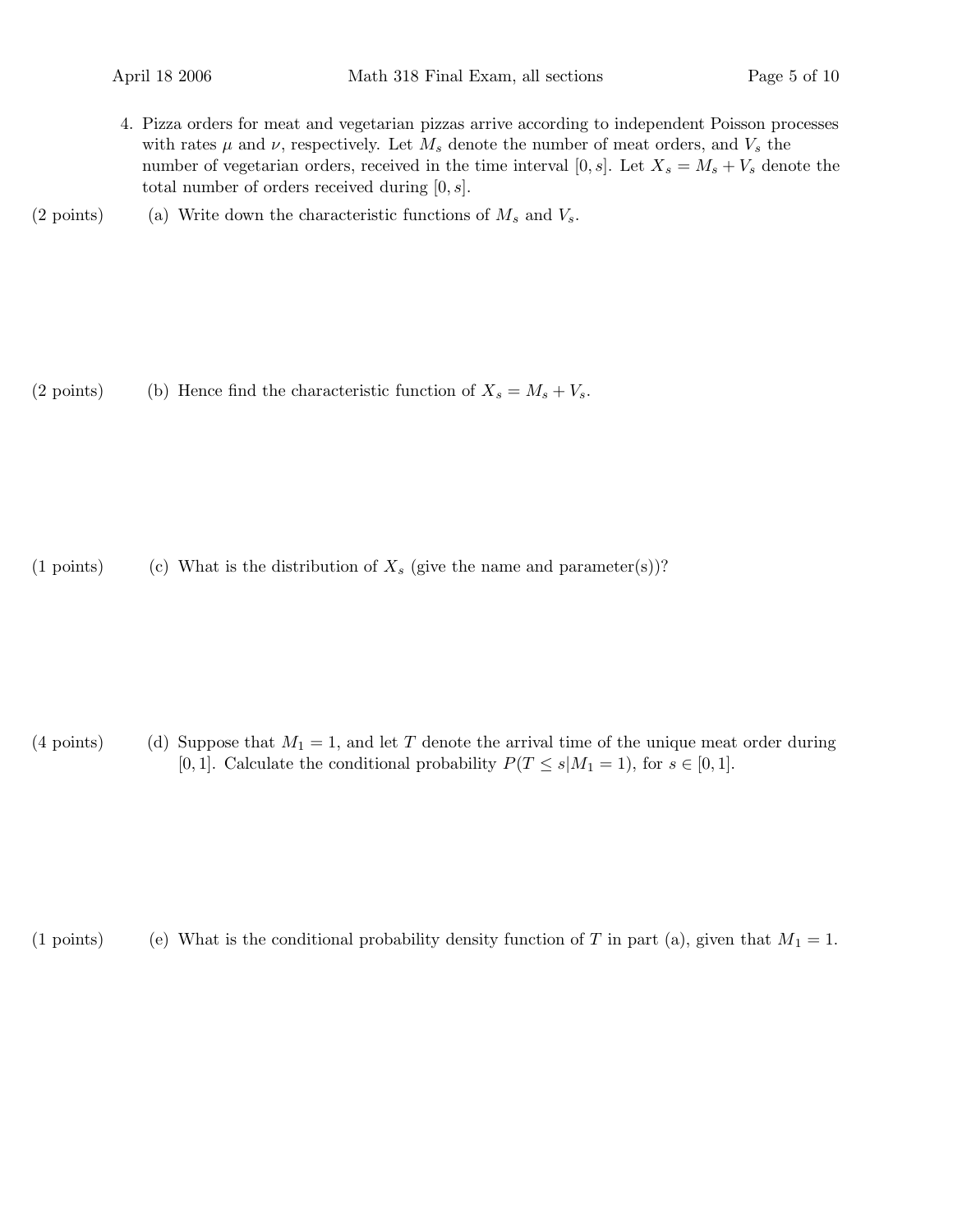- 5. A certain coin comes up Heads with an unknown probability  $p$  each time it is tossed. It is tossed 6 times, giving 5 Heads.
- $(3 \text{ points})$  (a) Find an unbiased estimate for p, giving your reasoning.

(3 points) (b) Assuming the coin is fair (i.e.  $p = 1/2$ ), what is the probability that the number of Heads is not in the range  $\{2, 3, 4\}$ ?

(2 points) (c) Do the data provide grounds to reject the hypothesis that the coin is fair at the  $10\%$ level?

(2 points) (d) Using the same coin, suppose that 10 other people each toss the coin 6 times, and perform the same hypothesis test as above. If the coin is in fact fair, what is the probability at least one person will conclude that it is not fair? (Do not simplify your answer.)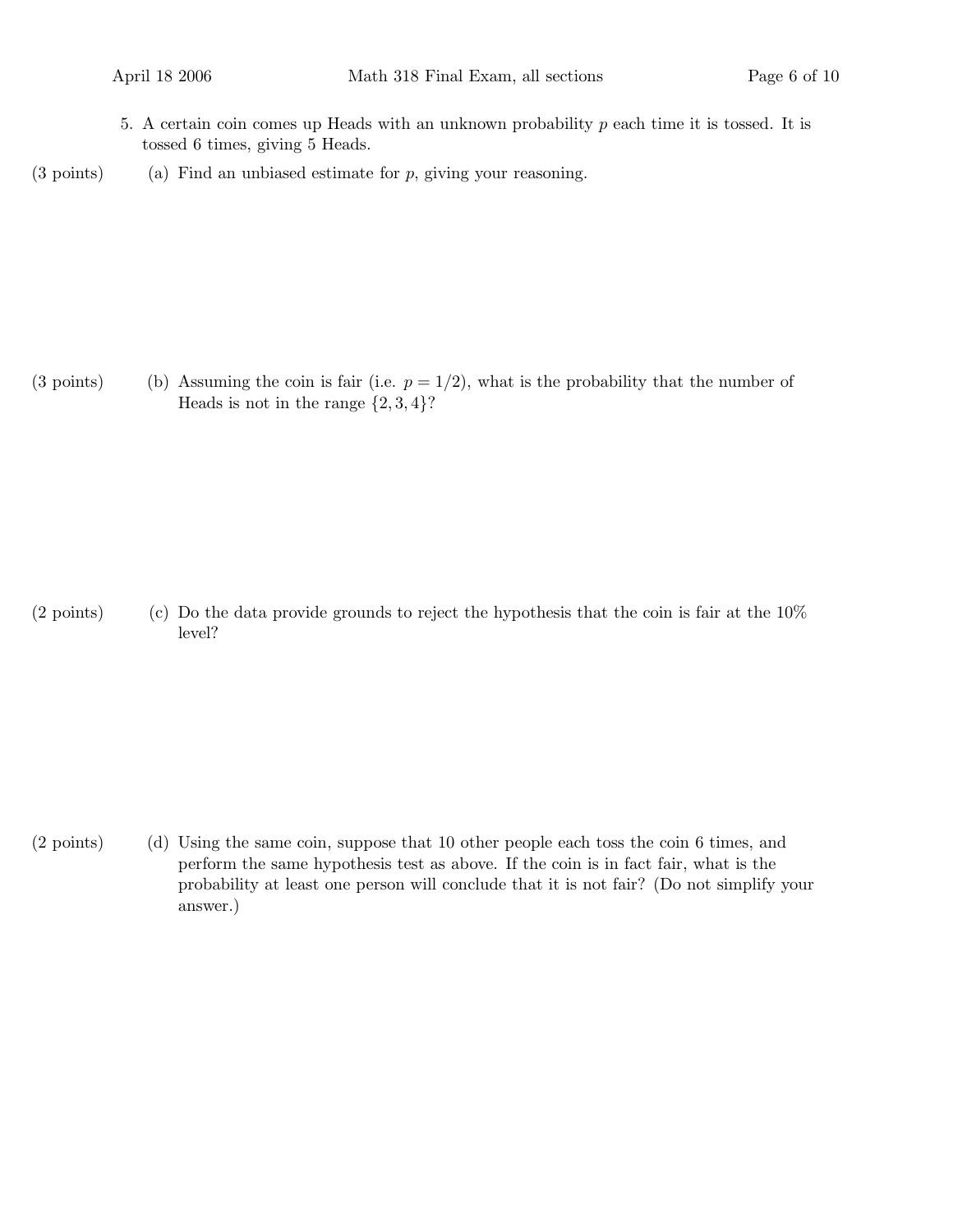6. Consider the Markov chain with state space  $\{0, 1, 2, 3, 4, 5\}$  and transition matrix

|             |  |  | $1 \quad 2 \quad 3$                                                                                                                                                             | $4\quad 5$ |
|-------------|--|--|---------------------------------------------------------------------------------------------------------------------------------------------------------------------------------|------------|
|             |  |  |                                                                                                                                                                                 |            |
|             |  |  |                                                                                                                                                                                 |            |
| $\mathbf P$ |  |  | $\begin{array}{c cccc} 0&\frac{1}{5}&\frac{3}{5}&0&0&\frac{1}{5}&0\ 1&0&0&1&0&0&0\ 2&0&\frac{1}{3}&0&\frac{2}{3}&0&0\ 3&0&1&0&0&0&0\ 4&0&0&0&0&0&1\ 5&0&0&0&0&1&0\ \end{array}$ |            |
|             |  |  |                                                                                                                                                                                 |            |
|             |  |  |                                                                                                                                                                                 |            |
|             |  |  |                                                                                                                                                                                 |            |

(2 points) (a) Draw the transition diagram showing the six states with arrows indicating possible transitions and their probabilities.

(3 points) (b) Which states are aperiodic and which are periodic?

(3 points) (c) Which states are recurrent and which are transient?

(2 points) (d) Determine the probability, starting from state 0, of ever hitting state 5.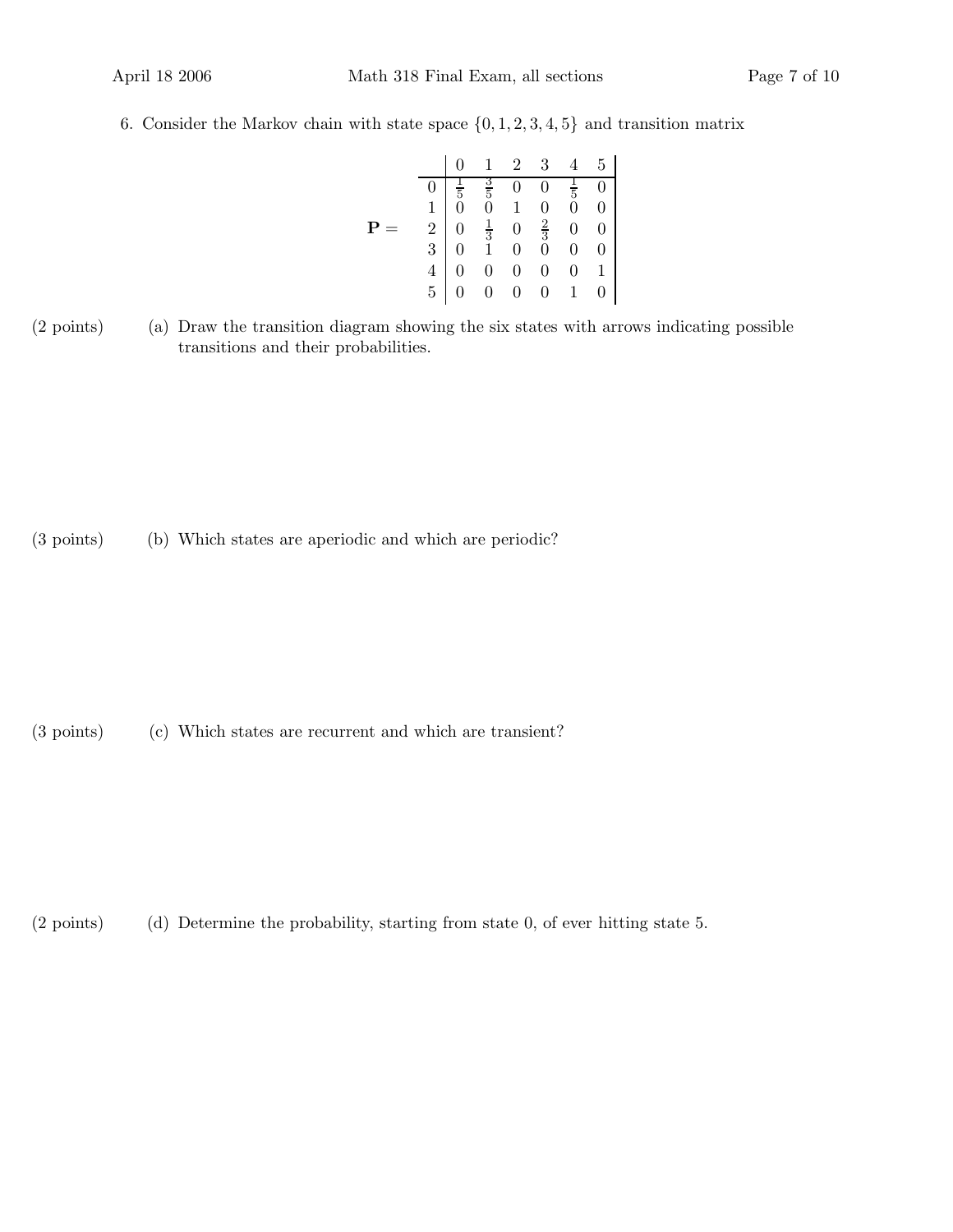- 7. Two white balls and two black balls are divided between two urns, with each urn containing two balls. At each step, a ball is chosen at random from each urn, and the two balls are interchanged. (I.e., the ball from the first urn is placed in the second urn, and the ball from the second urn is placed in the first.) Let  $X_n$  denote the number of white balls in urn 1 after the nth step.
- (1 points) (a) Explain briefly why  $(X_n)$  is a Markov chain.
- (2 points) (b) Find the transition matrix P.
- (2 points) (c) Find the matrix of two-step transition probabilities.
- (3 points) (d) Find the stationary distribution.
- (1 points) (e) In the long run, what fraction of the time does urn 1 contain no white balls?
- (1 points) (f) If there were m black and m white balls, with m balls per urn, and the same procedure was performed, guess the stationary distribution. (You do not need to verify that your guess is correct.)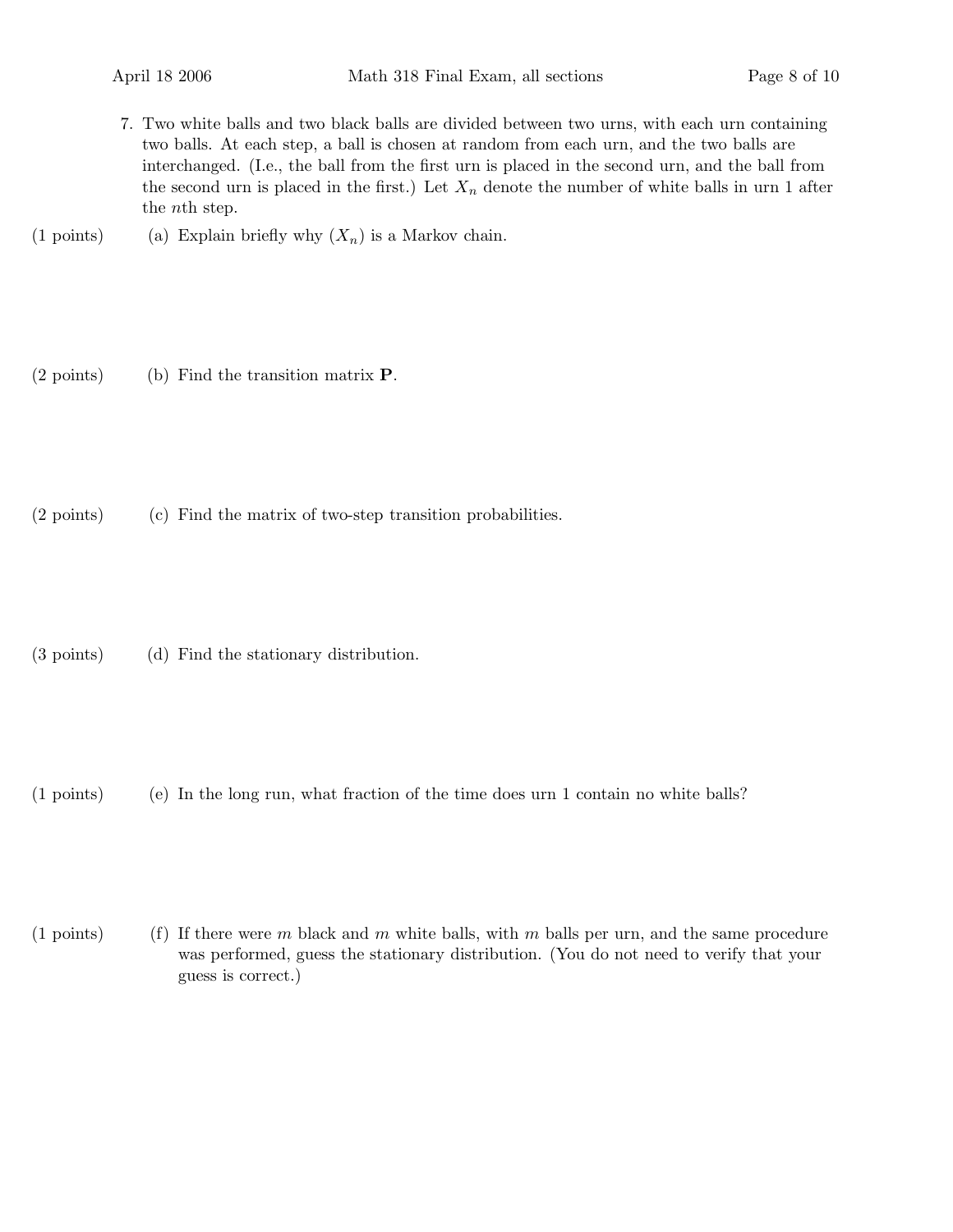8. A taxi is located either at the airport or in the city. From the city, the next trip is to the airport with probability  $1/4$ , or to somewhere else in the city with probability  $3/4$ . From the airport, the next trip is always to the city.

(2 points) (a) Set up a Markov Chain to model this situation, and write down its transition matrix.

(3 points) (b) Find the stationary distribution.

(2 points) (c) If the taxi starts at the airport, what is the expected number of trips until its next visit to the airport?

(3 points) (d) Suppose that each trip to or from the airport produces a profit of \$10, while each trip within the city produces an average profit of \$5. In the long run, what is the taxi's average profit per trip?